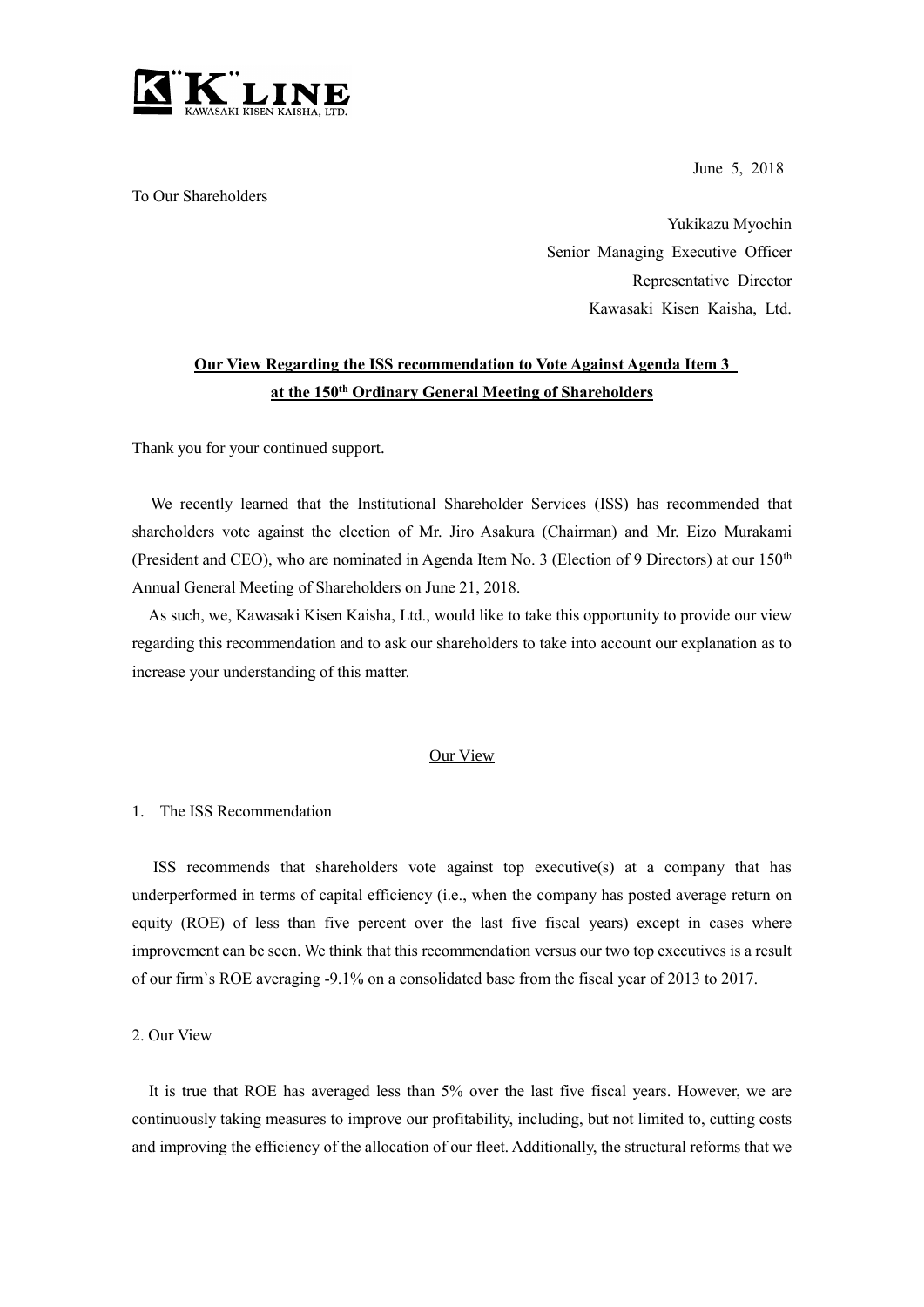

have continued to press forward with in the previous fiscal years have been a success, and performance has steadily improved. We strongly believe that the continuous leadership of our company under both Mr. Asakura and Mr. Murakami is necessary for the following reasons.

### ① The Decline of ROE is Due to Continuing Weak Conditions in the Shipping Market

With regard to the business environment, while the dry bulk market recovered slowly against the backdrop of robust cargo movement for bulk carriers ranging from large-scale to medium-and-smallscale, we did not see a full-fledged recovery in the supply-demand balance of the containership market despite signs of recovery in freight rates, with overall business conditions generally remained unfavorable. As a result, on a consolidated basis, the ROE for some of Japan's largest shipping companies, Nippon Yusen Kabushiki Kaisha and Mitsui O.S.K. Lines, Ltd. were 3.8% and -8.7 respectively. Including our company, the three companies' consolidated ROE's have been less than 5% for the last three years. Historically speaking, these have been the toughest market conditions for the shipping sector.

We do not foresee a full recovery in the market and in light of this, we have continued to carry out structural reforms, continued cost reductions and improvements to the efficiency of the allocation of the fleet. The structural reforms actively carried out by our current management in the previous two fiscal years include business structural reform towards the containership business integration with the other two main Japanese shipping companies and a reduction of parts of our dry bulk carrier fleet exposed to volatile market conditions. These structural changes enhanced our competitiveness and as a result we were able to turn around profitability in the past three fiscal years. For the current fiscal year, we were able to restore our company's consolidated ROE to 4.8%.

As shown above, despite the extremely difficult market conditions our industry is facing, our financial results are continuously improving as a result of the strategic reforms and strategies to repair our profitability created and carried out by Chairman Asakura and President/CEO Murakami. As such, we have judged that to ensure further enhancement of our ROE, the continued participation of both of them in management of our company is necessary.

On the other hand, without taking into consideration the measures we have taken or the tough market conditions, ISS has made its judgement using a box-ticking process which has resulted in a recommendation of an against vote based solely on formulaic criteria. We believe that this recommendation is completely inappropriate in light of the Stewardship Code's principle which states that, "institutional investors should monitor investee companies so that they can appropriately fulfill their stewardship responsibilities with an orientation towards the sustainable growth of the companies,"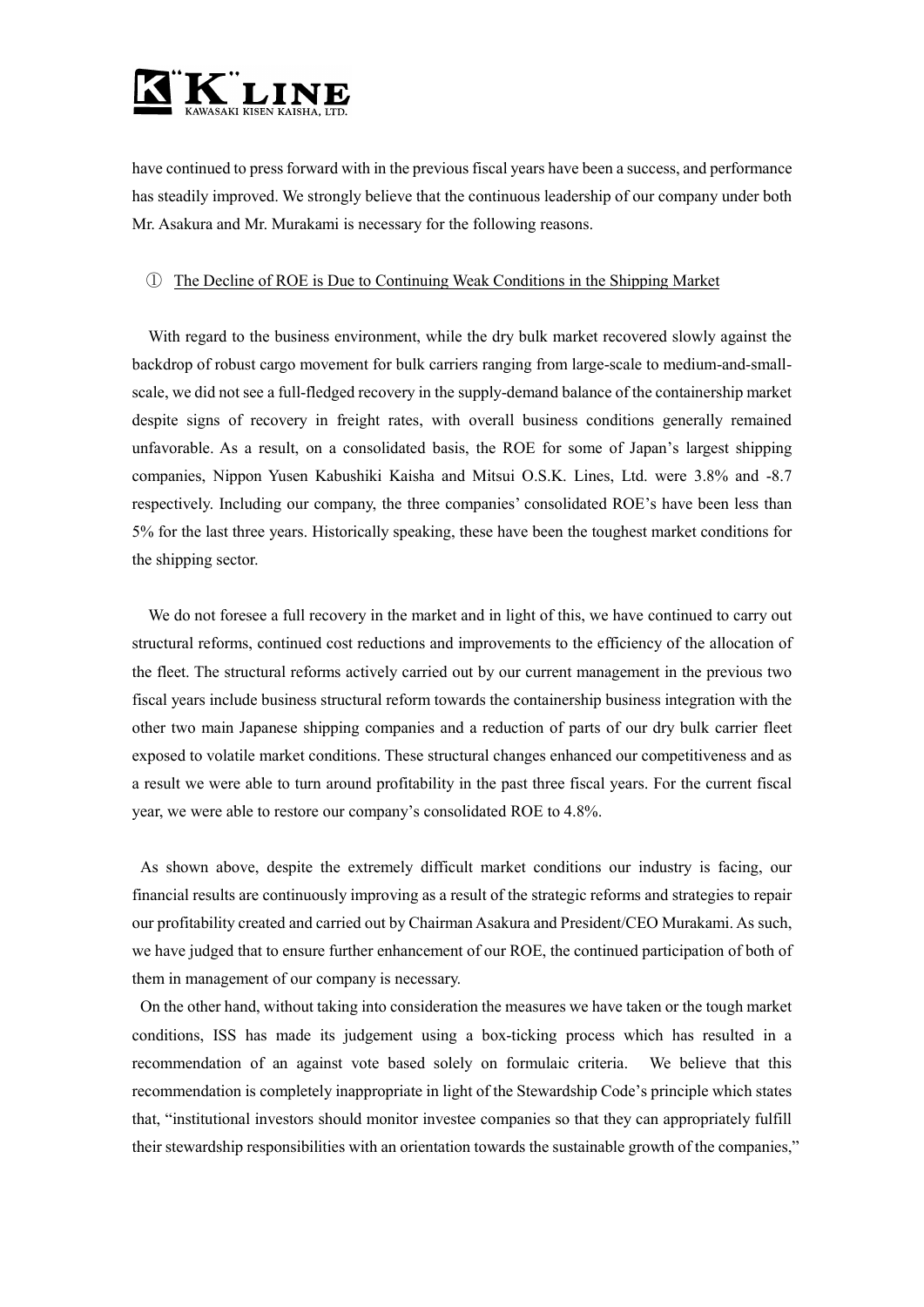

## ② Our Initiatives to Enhance Corporate Value

Through the leadership of Chairman Asakura and President/CEO Murakami we have been successfully implementing various initiatives to develop our business. This has been done in line with our aspiration of "improving competitiveness with high-quality services" and "creating value under the newly-adopted advanced risk-management and governance systems" as laid out in our long-term management policy and medium-term management plan. We released the plan "Revival for Greater Stride" –  $\blacksquare$  Value for our Next Century" in April 2017.

#### $\leq$  Rebuilding Portfolio Strategy $>$

In April 2018, OCEAN NETWORK EXPRESS PTE. LTD. launched together with the other two major Japanese shipping companies to spin off our containership business started its operations. We expect to stabilize earning at an early stage and realize integration effects of 110 billion yen per year by achieving synergies based on the three companies' best practices and maximizing economies of scale. We are steadily moving ahead to stabilize the business by selling our Heavy Lift business, reducing parts of our fleet exposed to volatile market conditions and continuing to proactively dispose of non-core assets. Other efforts in 2017 include the launching of the auto logistics business for finished vehicles in Chile and the Philippines, participating in the FPSO business in the offshore area of Ghana, and entering a contract of affreightment (COA) of coal for power generation with Tenaga Nasional Berhad, and we will continue to make efforts to expand our stable revenue base.

#### $\leq$  Advanced Management and Strategy $>$

In 2018, we began full-scale implementation of the "Advanced Management and Strategies" that we introduced at the end of October 2017. We introduced risk and return management to support our strategy to rebuild our portfolio. For an example of our function-based growth strategy, all companies of the Group joined forces to improve customer relationship management (CRM) and strengthen the customer base. In terms of our technological innovation, we introduced the K-IMS system of optimizing vessel performance. As part of our initiative towards transforming our business model, we conducted a study into the planning of Japan's first LNG-fueled ferry operations and domestic LNG fuel supply business, and these initiatives as per our previous announcement of the Advanced Management and Strategies are progressing at a steady pace

#### $\leq$ ESG Measures $>$

In relation to the development of governance systems that will be most important in implementing the foregoing strategies for the enhancement of corporate value of the Group, the Company has carried